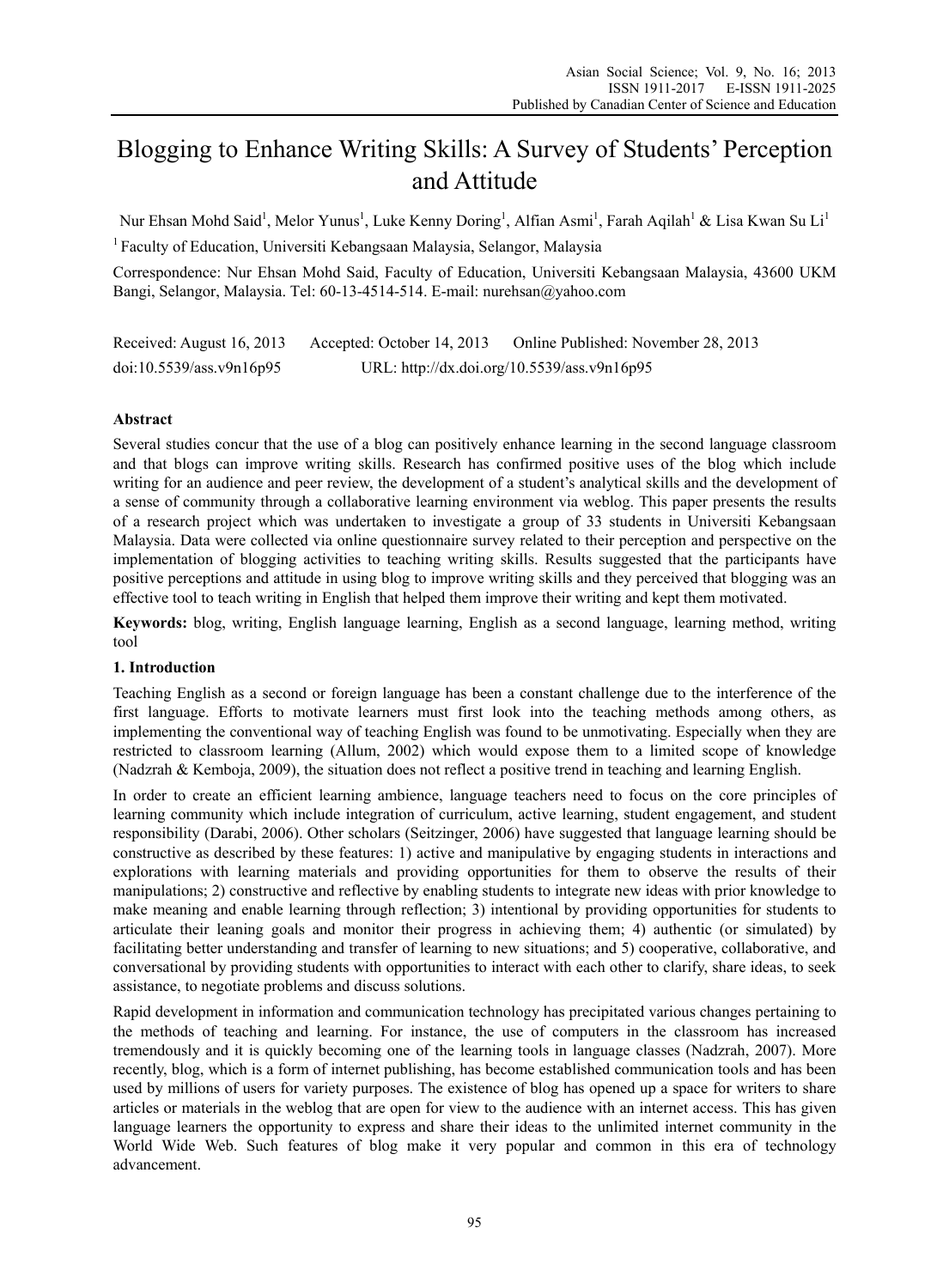With its ease of use, conversational, informal format and collaborative nature, it is not surprising that blogging may be another means of engaging students in writing. Blogging is closely related to writing as researchers realized its potential as a tool in improving the process of writing. Campbell (2003) and Hiler (2002) suggested that blogs can be used by teachers and students as a forum for students to express opinions, co-produce ideas and share interesting information in order to communicate in an environment of English as a second language (ESL).

In language learning, blogging has been experimentally used as a tool to develop writing skills (Pinkman, 2005). Experience of writing on blogs may provide opportunities to help students to improve their knowledge in writing. Nadzrah and Kemboja (2009) found that blogs let students compose writing with specific purposes that can encourage them to enhance their writing in language. Most blog writers use their blog as a platform for self-expression and empowerment, and this helps them to become more thoughtful and critical in their writing (Armstrong & Retterer, 2008).

Blogging is also a form of writing exercise. The cycle of blogging activities such as making blog posts, viewing other bloggers' posts, commenting and reflecting on them are beneficial in polishing the writing skills. In situations where they cannot relate to certain words, they have the choice to refer to online dictionaries and using the Internet, they are able to keep the grammar in their writing intact. This creates an environment for an active learning (Darabi, 2006) among students that can present positive impacts on the writing skills as well as increase learner autonomy respectively.

Thus, this study was conducted to investigate how blogging might impact the aspects of writing and motivation as a whole involving a group of students in the Faculty of Education, *Universiti Kebangsaan Malaysia*. In order to facilitate the investigation regarding the students' perceptions and attitudes towards the use of blogs as a writing tool, the following research questions were formulated: 1) What are the participants' perceptions on the use of blog to teach English writing skills?; and 2) What are the participants' attitudes towards blogging as a writing tool in an English classroom?

## **2. Literature Review**

Past studies have recorded mixed results of blogging on the English writing skills among ESL learners with most studies leading to a positive disposition as they claimed blogging has been found to improve writing skills (Downess, 2004; Hall & Davidson, 2007; Nadzrah, 2007; Pinkman, 2005). Students were found to believe that using blog in the class as a writing tool was a good idea as they claimed that they were able to write better and effectively when using blogs and that blogging has allowed them to be creative despite having limited proficiency in the language (Nadzrah & Kemboja, 2009).

Blackmore-Squires (2010) found that a blog can empower students to become analytical and critical writer, which in turn improve a student's self-confidence, while claiming that an online writing such as writing on blogs has many advantages to offer such as 1) encouraging feedback and representing both writing and reading activity; 2) stimulating debate and critical analysis and encouraging articulation of ideas and opinions; 3) offering opportunities for collaborative learning; 4) providing an environment in which students can develop skills of persuasion and argumentation; 5) creating a more student-centred learning environment; and 6) offering informal language reading.

McDowell (2004) supported the idea that educational blogging can enhance learning opportunities as he reported positive feedback from students on the use of blogs as learning tools as they increased interactivity and promoted reflective activities among students. In a study carried out by Blackmore-Squires (2010) regarding the use of blog as a tool to improve writing in the second language classroom, it was found out that the use of blog has encouraged learning through collaboration, which was in terms of communication between peers and tutors, as well as through learner autonomy (Blackstone et al., 2007). By using blog as a tool of communication, the learner actively constructs knowledge by translating ideas into words built upon the reactions and responses of others (Alvi, 1994). Furthermore, Campbell (2003) stated that a class blog run by the entire class is a collaborative effort of the class to create a platform for students to express themselves through writing.

As far as the affective is concerned, Blacksone et al. (2007) found that blogging activities boost nearly all the student participants' motivation, an element which has long been recognized as vital for language learning (Dornyei, 2003) and writing. Since blogs are authentic, interesting and communicative, they can serve a variety of purposes in a foreign language learning classroom (Pinkman, 2005). This is the reason why blogs have the potential to supplement and enhance traditional teaching methods (McDowell, 2004).

However, scholars have also reported negative findings such as Blackstone et al. (2007) as they highlighted that students who lack confidence may experience fear at having others read their thoughts. As blogs are mostly not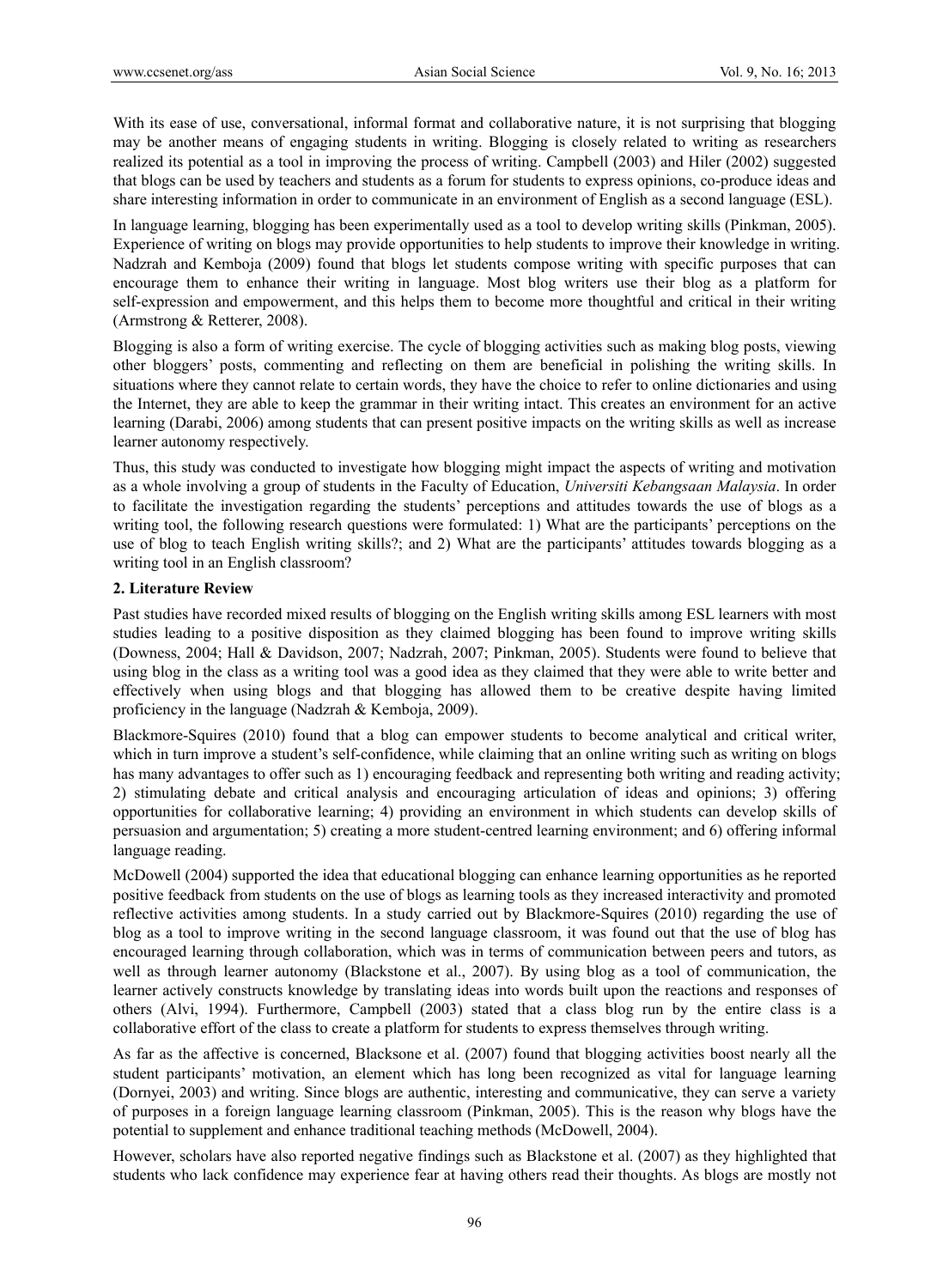private, it is open for display to public and this makes student feel embarrassed for fear that others might see their mistakes. On the same note, Blackmore-Squires (2010) explained that students who suffer from computer phobia may find themselves frustrated with the blogging activities and this will eventually thwart their writing improvement. Thus, it was interesting to investigate how the participants in the study perceived the influence of blogging on their English writing skills.

## **3. Research Methodology**

This study was conducted in Universiti Kebangsaan Malaysia (UKM) in May 2012 to investigate students' perception regarding the implementation of writing blogs for teaching writing. 33 third-years from the Bachelor of Teaching English as a Second Language, Faculty of Education were selected to be the participants with 7 male and the remaining 26 female students. The respondents were selected for having completed a course, *Technology in Education*, in their first year of study in which they were required to create their own blog account as well as to write a reflection based on their experience. The participants, thus, were familiar with blogging activities. At the present moment, they have had at least one registered blog and for some, a personal blog. For this reason, an introduction to blogging was not prerequisite to conducting the research.

#### *3.1 Instrument and Data Analysis*

The participants were requested to answer an online questionnaire posted on www.surveymonkey.com. The questionnaire was adopted and adapted from Fageeh (2011) on the use of blogs in developing writing skills and enhancing attitudes towards learning English among learners of English as a Foreign Language (EFL).

The 15 items in the questionnaire were constructed based on the research questions of this study. The items were grouped in such a way so as to address the three areas of students' background in terms of blog usage, perception on using blog in their writing and attitude towards learning writing skills using blog.

The instrument was separated into three sections: Section A, Section B and Section C. Section A was made up of 4 items to understand the participants' prior experience in blogging. There were 5 items in Section B which enquired about the participants' perception pertaining to writing on blogs. The final section contained 5 items which were designated to survey their attitudes in using blog to learn writing skills.

The study applied the 4-level Likert scale for the items in Section A and B – Strongly Disagree, Disagree, Agree and Strongly Agree. The 4-level scale was used to eliminate the neutral point in order to elicit a definite decision and by doing this, it provided a better measure of the intensity of participants' attitudes or opinion. The data collected were interpreted into percentage and mean to describe the students' perception and attitude on using blog as writing tools to enhance their writing skills.

## **4. Findings and Discussion**

The first part of the findings presented the background of the participants in terms of the usage of blog as a whole. The second section reported their perception on using blog in learning writing skills and finally the last section highlighted their attitude towards learning writing using blog.

#### *4.1 Students' Background in Terms of Blogging Experience*

As indicated in Table 1, the majority of the participants which was 57.6 percent reported of writing more than 12 posts in a month with an average of 3 weekly posts. Representing the second highest group was the range of 5 to 8 posts and 9 to 12 posts in a month with 21.2 percent each. None of the participants wrote less than 4 blog posts which made them active writers as far as blogging is concerned.

In general, 51.5% (17) participants state that they wrote roughly 100-200 words in each of their blog post. This is followed by 33.3% (11) participants that wrote less than 100 words in each blog post. Whereas the rest of the participants, 9.1% (3) and 6.1% (2) stated that they wrote around 200-300 words and more than 300 words in a blog post respectively.

| Monthly frequency of writing a post | Percentage $(\% )$ | Number of words written | Percentage $(\% )$ |
|-------------------------------------|--------------------|-------------------------|--------------------|
| $1 - 4$ post(s)                     | $0.0\,$            | Less than 100           | 33.3               |
| $5 - 8$ post                        | 21.2               | $100 - 200$             | 51.5               |
| $9 - 12$ posts                      | 21.2               | $200 - 300$             | 9.1                |
| More than 12 posts                  | 57.6               | More than 300           | 6.1                |

Table 1. Monthly frequency of writing a post on the blog and their length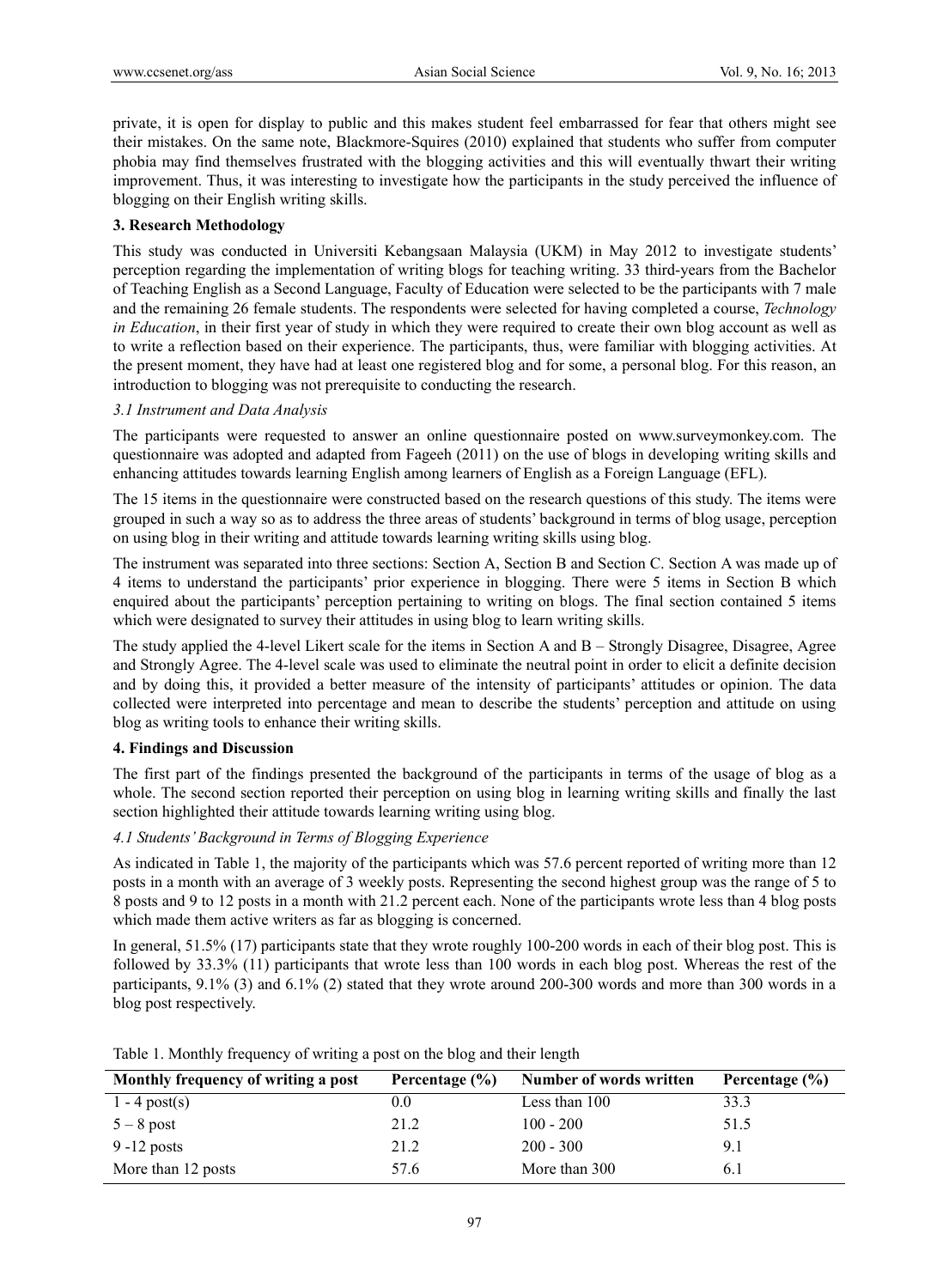Based on the second item as shown in Table 2, the majority 48.5 percent of the participants indicated that they spent less than an hour in reading blog every day. Meanwhile, 39.4 percent claimed that they spent between 1 to 2 hours reading blog and 12.1 percent spent between 2 to 3 hours daily in reading blog. The data were useful to understand that all the participants were indeed familiar with blogs as spending time on reading blogs written by other bloggers was part of their internet activities.

| Time spent in reading blog daily | Percentage $(\% )$ | <b>Response count</b> |
|----------------------------------|--------------------|-----------------------|
| Less than 1 hour                 | 48.5               | 16                    |
| $1 - 2$ hours                    | 39.4               | 13                    |
| $2 - 3$ hours                    | 12.1               | 4                     |
| More than 4 hours                | 0.0                |                       |

Table 2. Time spent on reading blog daily

As bloggers, it was within the participants' control as to whom the audience of their blogs were and as evident in Table 3, most of them (45.5 percent) targeted other bloggers as readers of their blog. 33.3 percent of the participants targeted students as their readers and the remaining 12.1 percent aimed for educator readers and 9.1 percent aimed for unique visitors to read their blogs.

| <b>Target reader</b> | Percentage $(\% )$ | Response count |
|----------------------|--------------------|----------------|
| Blogger              | 45.5               |                |
| Educator             | 12.1               |                |
| Student              | 33.3               | 11             |
| Unique Visitor       | 9.1                |                |

Table 3. Target reader of the blog

The results from the analysis of the first section positively suggested that the participants were quite familiar with blogging activities and have been doing so ever actively with varying length of words for each post. It is interesting to note that the number of words written by the majority of them was between 100 to 200 words and that was a good number. With the mentioned length and an average of 3 weekly posts, it is believed that the blog has managed to serve as a tool to be acquainted with writing skills in English. The participants were also found to be driven and motivated to write in order to meet the expectations of their target readers. This would greatly influence the rhetorical organization, content, and style of writing in their blogs. However, in terms of the time spent on reading others' blogs, it was clear that participants spent little amount of time to read online presumably due to the fact that they had been busy writing their own posts.

#### *4.2 Participants' Perception on Using Blog in Their Writing*

Table 4 reported the participants' reaction towards five statements related to their blogging experience in terms of 1) writing style and register, 2) writing structure, 3) word choice and spelling, 4) grammar, and 5) editing.

Editing was acknowledged to be most important and it was the only component where all the participants were in agreement. 66.7 percent strongly agreed with it and the remaining 33.3 percent agreed that writing on the blog had motivated them to edit their writing by carefully revising their arguments and the presentation of ideas. Editing was considered crucial by the participants as writing is permanent and they need to keep their language intact especially when they were students of language background.

The second highest component with 97 percent agreement (42.4 strongly agreed and 54.6 percent agreed) was grammar. The participants believed that writing on the blog made them to be more careful with the grammar. Only 1 participant (3 percent) disagreed with the statement. The third highest context was related to word choice and spelling. Despite having the same number of agreement (97 percent) with the second highest component, only 12.1 percent strongly agreed while 84.9 percent agreed with the statement that writing on the blogs had made them check the choice of words and spelling more carefully. 1 participant disagreed with the statement. The fourth highest component was the structure of writing with 90.9 percent of agreement. 9.1 percent strongly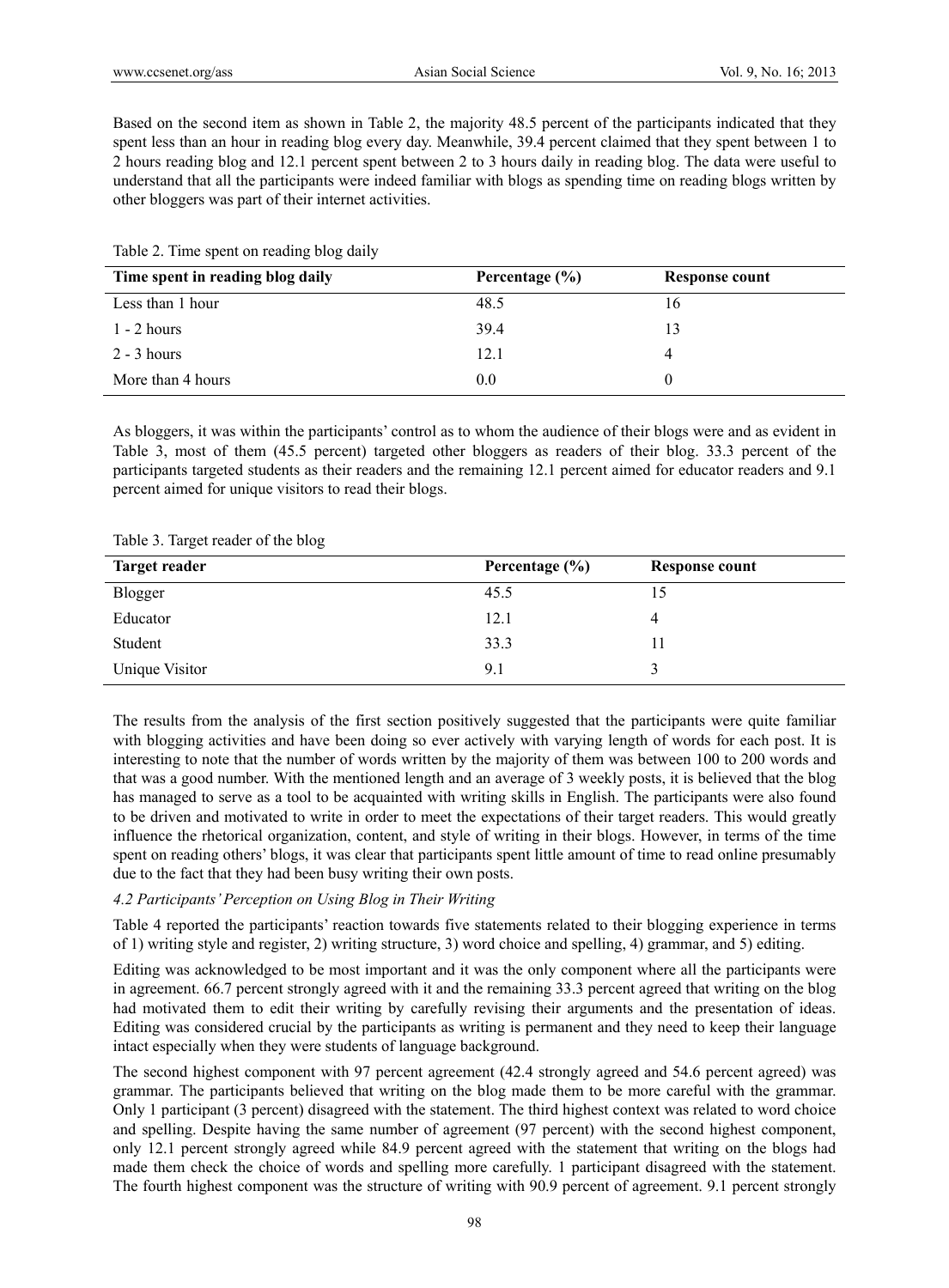agreed and 81.8 percent agreed with the statement that writing on the blog had made them more careful with sentence and paragraph structure. 3 participants who made up 9.1 percent disagreed as they believed that writing on the blog had not made them to be more careful with the structure of writing. The component with the lowest percentage of agreement was related to the writing style and register. 12.1 percent of the participants (n=4) strongly agreed and 72.7 percent (n=24) only agreed that writing on blog made them use the academic writing style and register. The remaining 15.2 percent disagreed to the statement.

#### Table 4. Perception on using blog in writing

|                                                              | <b>Percentages (Frequency)</b> |          |       |                   |  |
|--------------------------------------------------------------|--------------------------------|----------|-------|-------------------|--|
| <b>Statement</b>                                             | Strongly<br>Disagree           | Disagree | Agree | Strongly<br>Agree |  |
| 1. Writing on the blogs made me use academic writing style   | $0.0\%$                        | 15.2%    | 72.7% | 12.1%             |  |
| and register.                                                |                                | (5)      | (24)  | (4)               |  |
| 2. Writing on the blogs made me more careful about sentence  | $0.0\%$                        | $9.1\%$  | 81.8% | $9.1\%$           |  |
| and paragraph structure.                                     |                                | (3)      | (27)  | (3)               |  |
| 3. Writing on the blogs made me check word choice and word   | $0.0\%$                        | $3.0\%$  | 84.9% | $12.1\%$          |  |
| spelling more carefully.                                     |                                | (1)      | (28)  | (4)               |  |
| 4. Writing on the blogs made me check my grammar more        |                                | $3.0\%$  | 54.6% | $42.4\%$          |  |
| carefully.                                                   | $0.0\%$                        | (1)      | (18)  | (14)              |  |
| 5. Writing on the blogs made me carefully revise the way I   | $0.0\%$                        | $0.0\%$  | 33.3% | 66.7%             |  |
| present my arguments or put forward my descriptions in essay |                                |          | (11)  | (22)              |  |
| writing.                                                     |                                |          |       |                   |  |

# *4.3 Attitude towards Learning Writing Using Blog*

Based on the findings as indicated in Table 5, it was obvious that most participants had positive attitudes in using blog in writing. 54.5 percent (n=18) of the participants strongly agreed to the statement claiming that they enjoyed writing on blogs to develop their writing skills. The data proved that teaching writing using blog could attract students' interest in learning writing due to the nature of the blog which was interactive as participants can include media such as pictures, music, video and application on their blog.

A total of 93.9 percent (n=31) of the participants agreed to the statement where they thought that their writing for argumentation and description could be improved by blogging on the Internet. The participants' positive view and responses in this matter indicated that blog was a powerful tool to practice writing which motivated them to enhance their writing skills. This finding suggested that blogging should be incorporated in the teaching of writing in the English language classrooms.

|  | Table 5. Participants' perception on the influence of blog in writing towards their affective domain |  |  |  |
|--|------------------------------------------------------------------------------------------------------|--|--|--|
|  |                                                                                                      |  |  |  |

|                                                                                                                    | <b>Percentages (Frequency)</b> |                |                  |                       |  |
|--------------------------------------------------------------------------------------------------------------------|--------------------------------|----------------|------------------|-----------------------|--|
| <b>Statement</b>                                                                                                   | Strongly<br>Disagree           | Disagree       | Agree            | <b>Strongly Agree</b> |  |
| 6. I enjoy writing on blogs for                                                                                    | $0.0\%$                        | $6.1\%$        | 39.4%            | 54.5%                 |  |
| developing my writing skills.                                                                                      |                                | (2)            | (13)             | (18)                  |  |
| 7. I think that my writing for<br>argumentation and description can<br>be improved by blogging on the<br>Internet. | $0.0\%$                        | $6.1\%$<br>(2) | $42.4\%$<br>(14) | 51.5%<br>(17)         |  |

Table 6 reported the participants' attitude to the notion that blogging enhanced writing in English. With regard to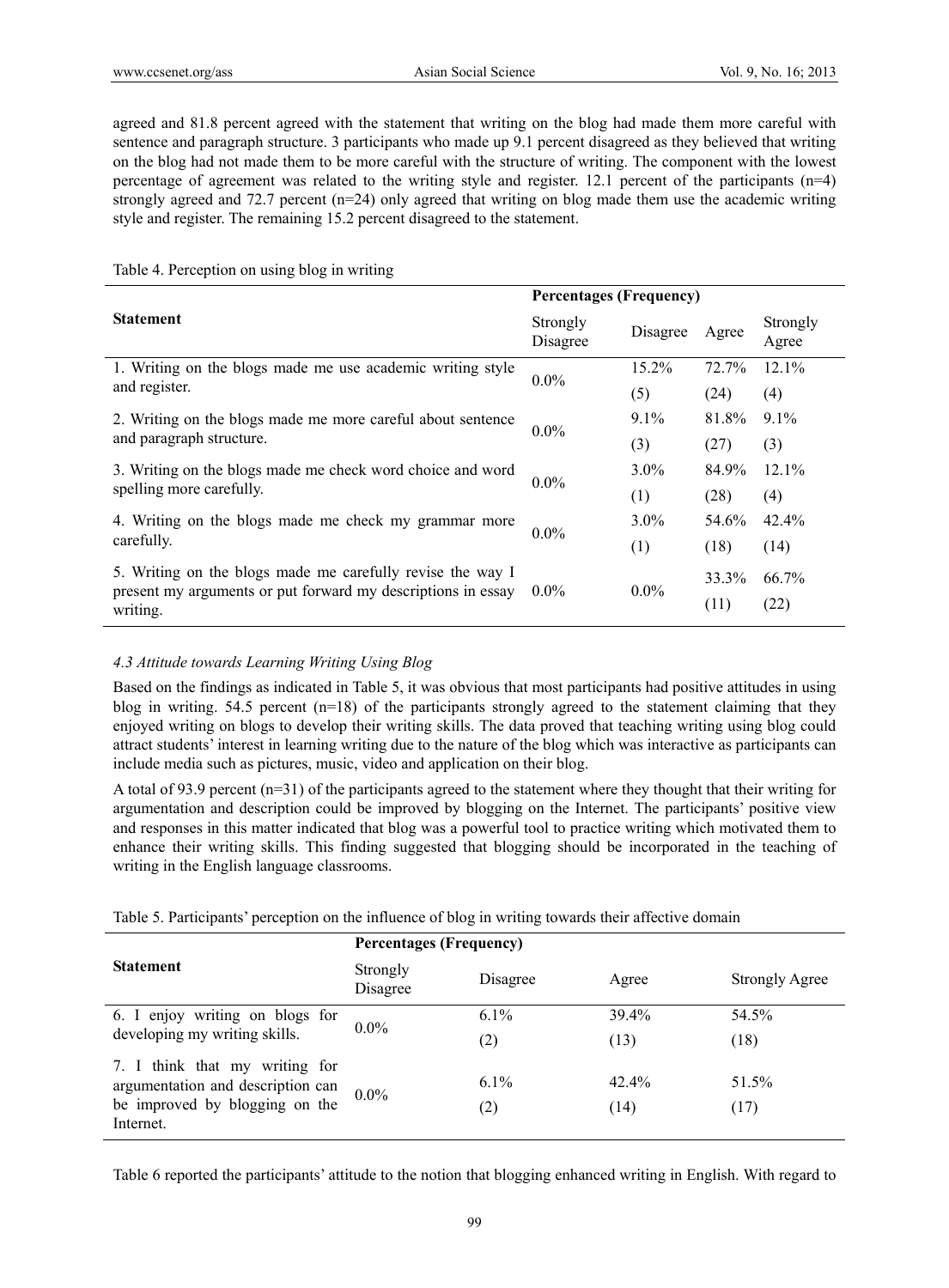item number 8, more than 60 percent of the participants strongly agreed that blogging was an effective way of teaching writing in English. This suggested that blog might be a more reliable way as compared to the conventional way of teaching writing. Teaching writing using blog provides a form of interaction between the teacher and the students for both formal and informal learning setting. Meanwhile, 39.4 percent (n=13) agreed and 57.6 percent (n=19) strongly agreed that blogging could improve the quality of academic writing. The nature of the blog with a public audience encourages the participants to pay more attention on the content and the use of language in their writing.

81.8 percent (n=27) of the participants believed that blogs could motivate them to engage in a more active and interactive writing. As the participants attempted to make an impact on the reader through discussions of topics that were important to them, their posting would make them feel emotionally connected and excited for feedback.

|                                                         | <b>Percentages (Frequency)</b> |          |       |                   |  |
|---------------------------------------------------------|--------------------------------|----------|-------|-------------------|--|
| <b>Statement</b>                                        | Strongly<br>Disagree           | Disagree | Agree | Strongly<br>Agree |  |
| 8. Blogging is an effective way of teaching writing     | $0.0\%$                        | $0.0\%$  | 39.4% | 60.6%             |  |
| English.                                                |                                |          | (13)  | (20)              |  |
| 9. Blogging can improve the quality of academic         | $0.0\%$                        | $3.0\%$  | 39.4% | 57.6%             |  |
| writing.                                                |                                | (1)      | (13)  | (19)              |  |
| 10. Blogs can motivate me into more active, interactive | $0.0\%$                        | $0.0\%$  | 81.8% | 18.2%             |  |
| writing.                                                |                                |          | (27)  | (6)               |  |

Table 6. Participants' attitude towards using blog to teach writing

#### **5. Conclusion**

The results of this study suggested that the participants had positive perception on the use of blog to polish their writing skills and they had also portrayed a positive attitude in using blog to improve writing skills. Most of the participants agreed to varying degrees that writing on blog had made them use academic writing style and register correctly, apart from training them to choose the correct sentence and paragraph structure, decide on their word choice and spelling cautiously, check on their grammar and revise their style of presenting their arguments in writing. Obviously, the students perceived blogging as an effective tool in teaching writing in English which helped to improve and their writing and keep them motivated. It is suggested for further research to emphasize on the challenges of integrating blogging for teaching and improving writing as well as obtaining data from the lecturers.

#### **References**

- Allum, P. (2002). CALL and the classroom: The case for comparative research. *ReCALL, 14*, 146-166. http://dx.doi.org/10.1017/S0958344002001210
- Alvi, M. (1994). Computer mediated collaborative learning: An empirical evaluation. *MIS Quaterly, 18*(2), 50-74.

Armstrong, K., & Retterer, O. (2008). Blogging as L2 writing: A case study. *AACE Journal, 16*(3), 233-251.

Bakar, N. A., & Ismail, K. (2009). Using Blogs to Encourage ESL Students to Write Constructively in English. *AJTHLHE, 1*(5), 45-57.

Blackmore-Squires, S. (2010). An investigation into the use of s blog as a tool to improve writing in the second language classroom. Unpublished MA dissertation. University of Manchester, UK.

Blackstone, B., Spiri, J., & Naganuma, N. (2007). Blogs in English language teaching and learning: Pedagogical uses and student responses. *Reflections on English Language Teaching, 6*(2), 1-20.

Campbell, A. P. (2003). Weblogs for Use with ESL Classes. *The Internet TESL Journal, 9*(2), 33-35.

Darabi, R. (2006). Basic writing and learning communities. *Journal of Basic Writing, 25*(1), 53-72.

Dornyei, Z. (2003). Attitudes, orientations, and motivations in language learning: Advances in theory, research